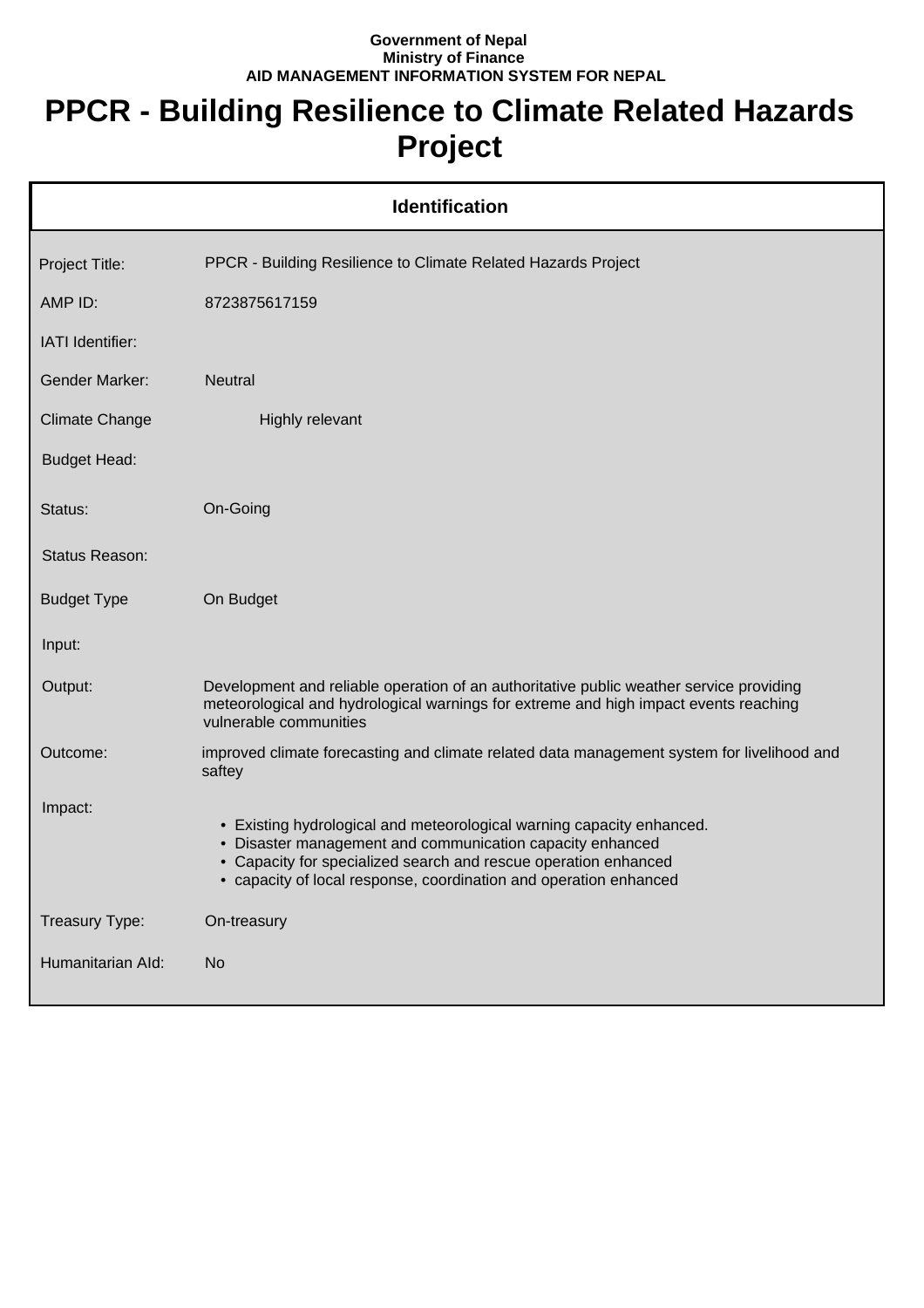| Location     |            |
|--------------|------------|
| Location     | Percentage |
| <b>NEPAL</b> | 100.0%     |

| <b>Sector</b>                                                   |            |
|-----------------------------------------------------------------|------------|
| Sector                                                          | Percentage |
| Nepal Sector Classification ENVIRONMENT, SCIENCE & TECHNOLOGY 0 | 100.0%     |

| <b>Implementing/Executing Agency</b>                      |        |  |
|-----------------------------------------------------------|--------|--|
| Donor                                                     |        |  |
| <b>World Bank Trust Funds</b>                             | 0.0%   |  |
| <b>Responsible Organization</b>                           |        |  |
| Ministry of Finance                                       | 100.0% |  |
| <b>Executing Agency</b>                                   |        |  |
| Ministry of Energy, Water Resources and Irrigation        | 75.0%  |  |
| Ministry of Agriculture, Land Management and Cooperatives | 25.0%  |  |
| <b>Implementing Agency</b>                                |        |  |
| Ministry of Agriculture, Land Management and Cooperatives | 75.0%  |  |
| Ministry of Energy, Water Resources and Irrigation        | 25.0%  |  |

| <b>Funding</b>                |                       |                    |                               |            |                     |
|-------------------------------|-----------------------|--------------------|-------------------------------|------------|---------------------|
| Transaction<br>Date           | Type of<br>Assistance | Mode of<br>Payment | Post Earthquake<br>Assistance | Commitment | <b>Disbursement</b> |
| <b>World Bank Trust Funds</b> |                       |                    |                               |            |                     |
| <b>UNDISBURSED BALANCE</b>    |                       | null               |                               |            |                     |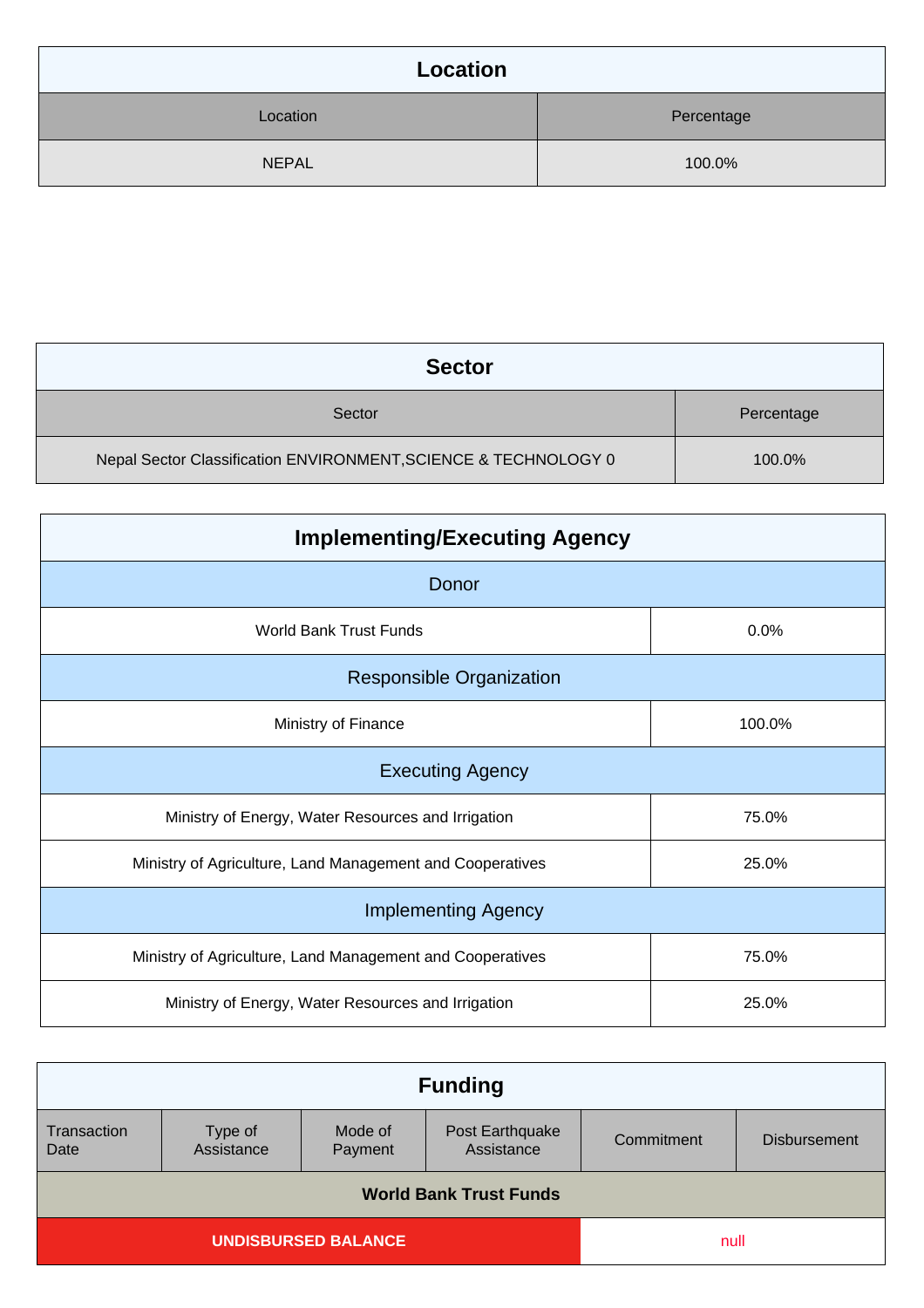| Transaction<br>Date            | Type of<br>Assistance | Mode of<br>Payment    | Post Earthquake<br>Assistance | Commitment | <b>Disbursement</b> |
|--------------------------------|-----------------------|-----------------------|-------------------------------|------------|---------------------|
|                                |                       |                       | <b>Actual</b>                 |            |                     |
| 4/30/2013                      | <b>Grant Aid</b>      | Reimbursable          | No                            | 16,000,000 | 10                  |
| 6/30/2014                      | <b>Grant Aid</b>      | Reimbursable          | No                            | Ю          | 6,070,191           |
| 6/30/2015                      | <b>Grant Aid</b>      | Reimbursable          | No                            | Ю          | 629,994             |
| 6/30/2016                      | <b>Grant Aid</b>      | Reimbursable          | No                            | Ю          | 1,674,558           |
| 6/30/2017                      | <b>Grant Aid</b>      | Reimbursable          | No                            | Ю          | -753,377            |
| 6/30/2018                      | <b>Grant Aid</b>      | Reimbursable          | No                            | Ю          | 2,343,975           |
| 6/30/2019                      | <b>Grant Aid</b>      | Reimbursable          | No                            | 0          | 1,982,670           |
| 6/11/2020                      | <b>Grant Aid</b>      | Reimbursable          | No                            | Ю          | 1,579,359           |
| 4/30/2013                      | <b>Grant Aid</b>      | <b>Direct Payment</b> | No                            | 15,000,000 | Ю                   |
| 6/30/2017                      | <b>Grant Aid</b>      | <b>Direct Payment</b> | No                            | Ю          | 4,089,112           |
| 6/30/2018                      | <b>Grant Aid</b>      | <b>Direct Payment</b> | No                            | Ю          | 3,815,643           |
| 6/30/2019                      | <b>Grant Aid</b>      | <b>Direct Payment</b> | No                            | Ю          | 3,817,333           |
| 6/12/2020                      | <b>Grant Aid</b>      | <b>Direct Payment</b> | No                            | n.         | 1,726,644           |
| <b>Total</b>                   |                       |                       | 31,000,000                    | 26,976,102 |                     |
| Total (World Bank Trust Funds) |                       |                       | 31,000,000                    | 26,976,102 |                     |
| <b>UNDISBURSED BALANCE</b>     |                       |                       | 4,023,898                     |            |                     |

|                                | <b>Progress Achieved</b> |
|--------------------------------|--------------------------|
| Progress Achieved:             |                          |
| Key Problems:                  |                          |
| Steps Taken to Solve Problems: |                          |